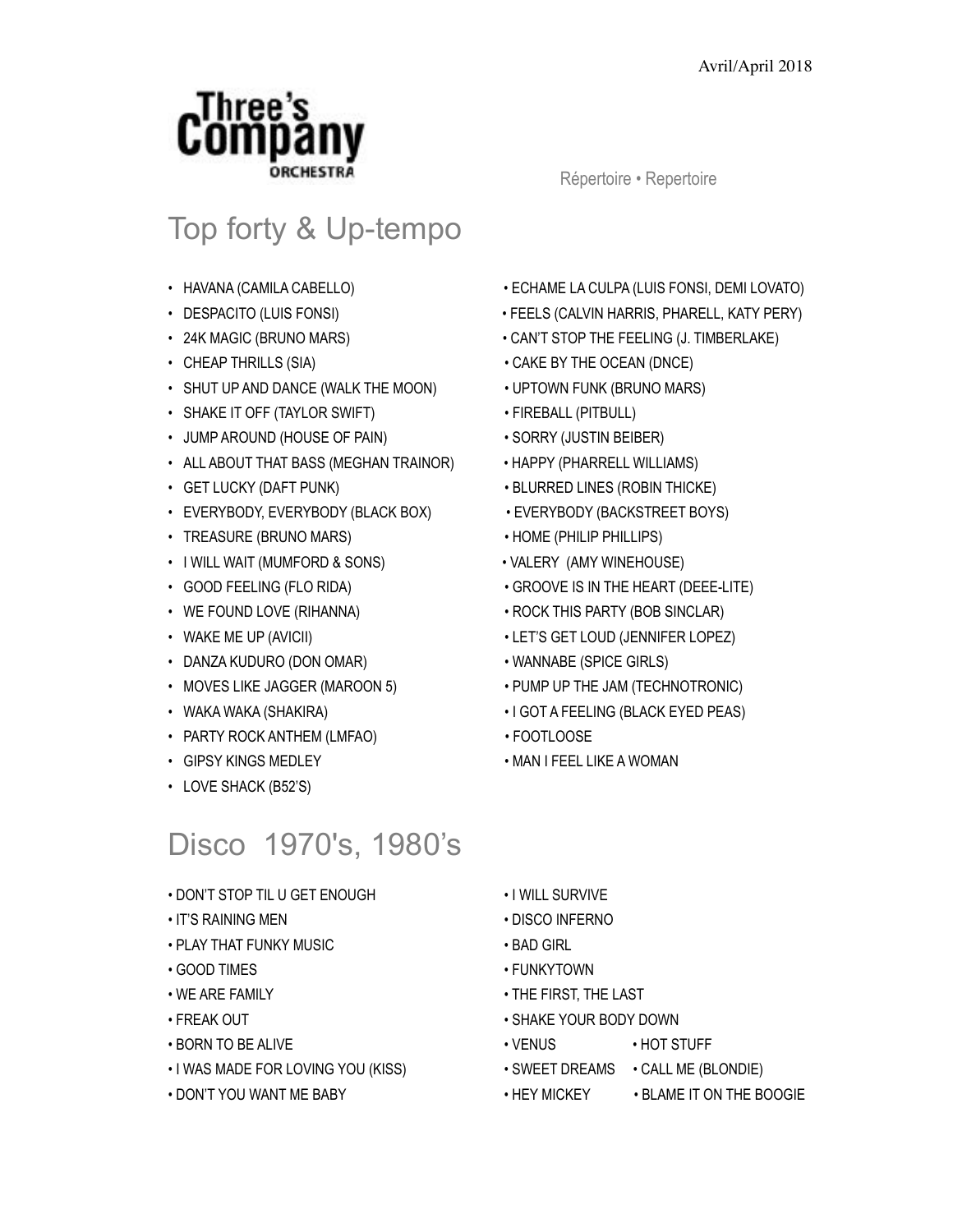

### Ballades • Ballads

- 
- 
- ALWAYS ON MY MIND (M.BUBLÉ) UNCHAINED MELODY
- 
- ONLY YOU

### Swing

- CHEEK TO CHEEK SMILE
- THEY CAN'T TAKE THAT AWAY EXACTLY LIKE YOU
- 
- IT HAD TO BE YOU

### Ballades Jazz Ballads

• FEVER

### Rock & Roll + Motown

- 
- GREASE MEDLEY MONY MONY
- ROCK AROUND THE CLOCK PROUD MARY
- LET'S TWIST AGAIN TWIST & SHOUT
- TAKING CARE OF BUSINESS CAN'T HURRY LOVE
- OLD TIME ROCK & ROLL BROWN EYED GIRL
- 
- 
- 
- 
- I CAN SEE CLEARLY NOW WALK THIS WAY
- 
- 
- 

Répertoire • Repertoire

- PERFECT (ED SHEERAN) IF I AIN'T GOT YOU (ALICIA KEYS)
- ALL OF ME (JOHN LEGEND) THINKING OUT LOUD (ED SHEERAN)
	-
- AT LAST WHAT A WONDERFUL WORLD
	-
	-
- FORMI-FORMIDABLE MY BABY JUST CARES FOR ME

- SWEET HOME ALABAMA DOWN ON THE CORNER
	-
	-
	-
	-
	-
- PRETTY WOMAN SAY A LITTLE PRAYER
- MUSTANG SALLY SHOOK ME ALL NIGHT LONG
- BEATLES MEDLEY BAD MOON RISING
- I SAW HER STANDING THERE SITTIN' ON THE DOCK OF THE BAY
	-
- RESPECT CHECK CONTROLLER LET'S STAY TOGETHER
- MY GUY HOW SWEET IT IS (TO BE LOVED BY YOU )
- MY GIRL COCK WITH YOU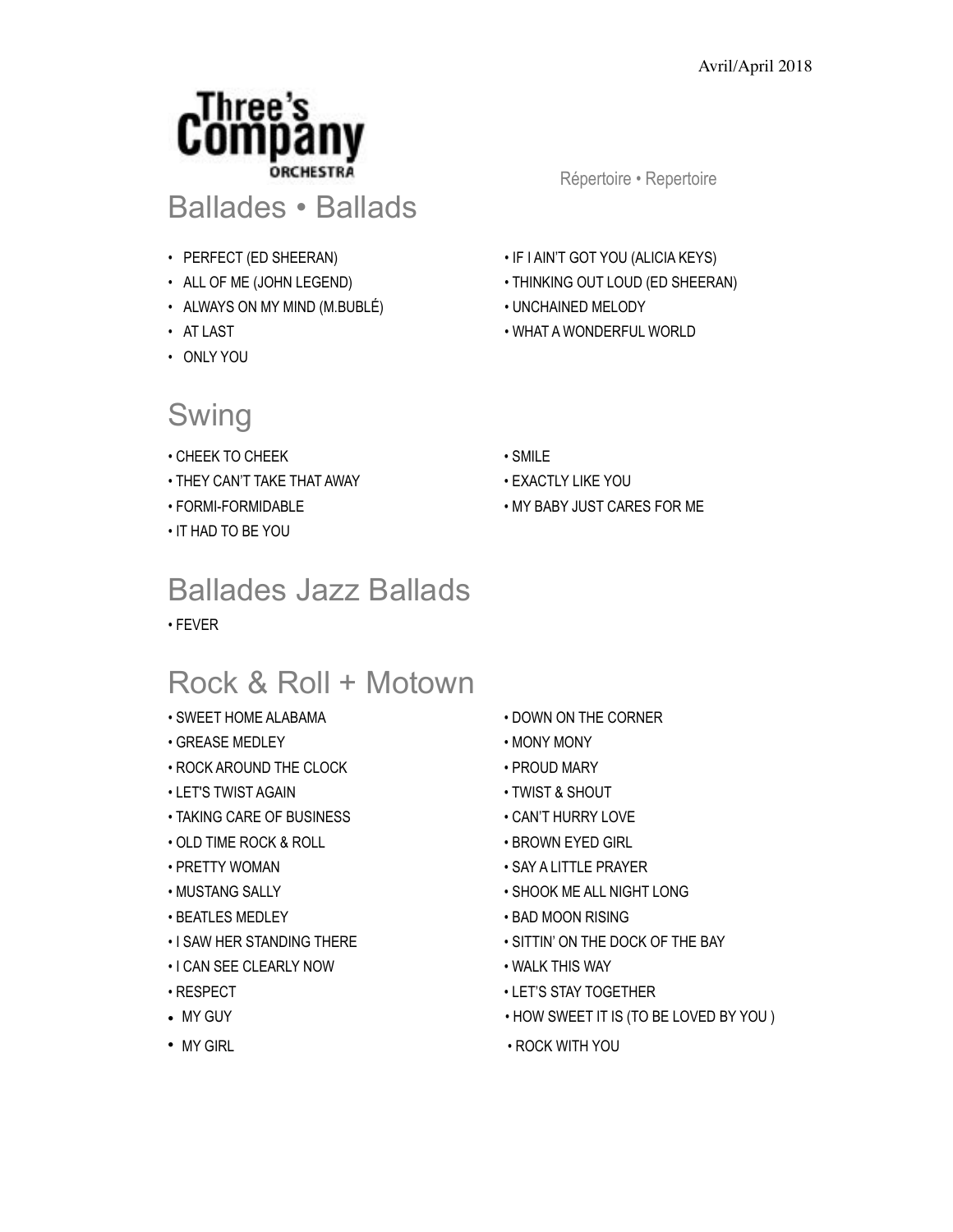

Répertoire • Repertoire

### Latin

| • GUANTANAMERA                   | LATIN           |
|----------------------------------|-----------------|
| • BESAME MUCHO                   | BOSSA-NOVA      |
| • LA CUMPARSITA                  | <b>TANGO</b>    |
| • SWAY                           | CHA-CHA         |
| • SMOOTH (SANTANA)               | CHA-CHA         |
| • EVIVA ESPANA                   | PASO DOBLE      |
| • LA VIDA ES UN CARNAVAL         | SALSA           |
| $\boldsymbol{\cdot}$ MI TIERRA   | <b>SALSA</b>    |
| • QUANDO, QUANDO (MICHAEL BUBLÉ) | <b>RHUMBA</b>   |
| • CUAND ME ENAMORO (BOCELLI)     | <b>RHUMBA</b>   |
| • BAMBOLEO                       |                 |
| • GIPSY KINGS MEDLEY             | LATIN           |
| • SOMETHING STUPID               | <b>BOSSA</b>    |
| • MEDLEY COMPAGNIE CRÉOLE        | <b>MERENGUE</b> |
| • DANZA KUDURO                   |                 |
| • BALADA (GUSTAVO LIMA)          |                 |
| • CORAZON ESPINADO               | CHA-CHA         |
| • SUAVEMENTE                     | <b>MERENGUE</b> |

### Jewish

- HORA MEDLEY #2 MOSHEA
- HORA MEDLEY #3 MEZINKA
- $\cdot$  SUNRISE SUNSET
- 
- 

# Arab(e) • Arménien

- 
- KAROUN KAROUNÉ (ARMÉNIEN) AH WE NOS (NANCY AJRAM)
- SIDI MANSOUR ALLAH ALLEK
- SANA WARA (NANCY AJRAM)
- YA GHAYEB YA MUSTAFA
	-
	-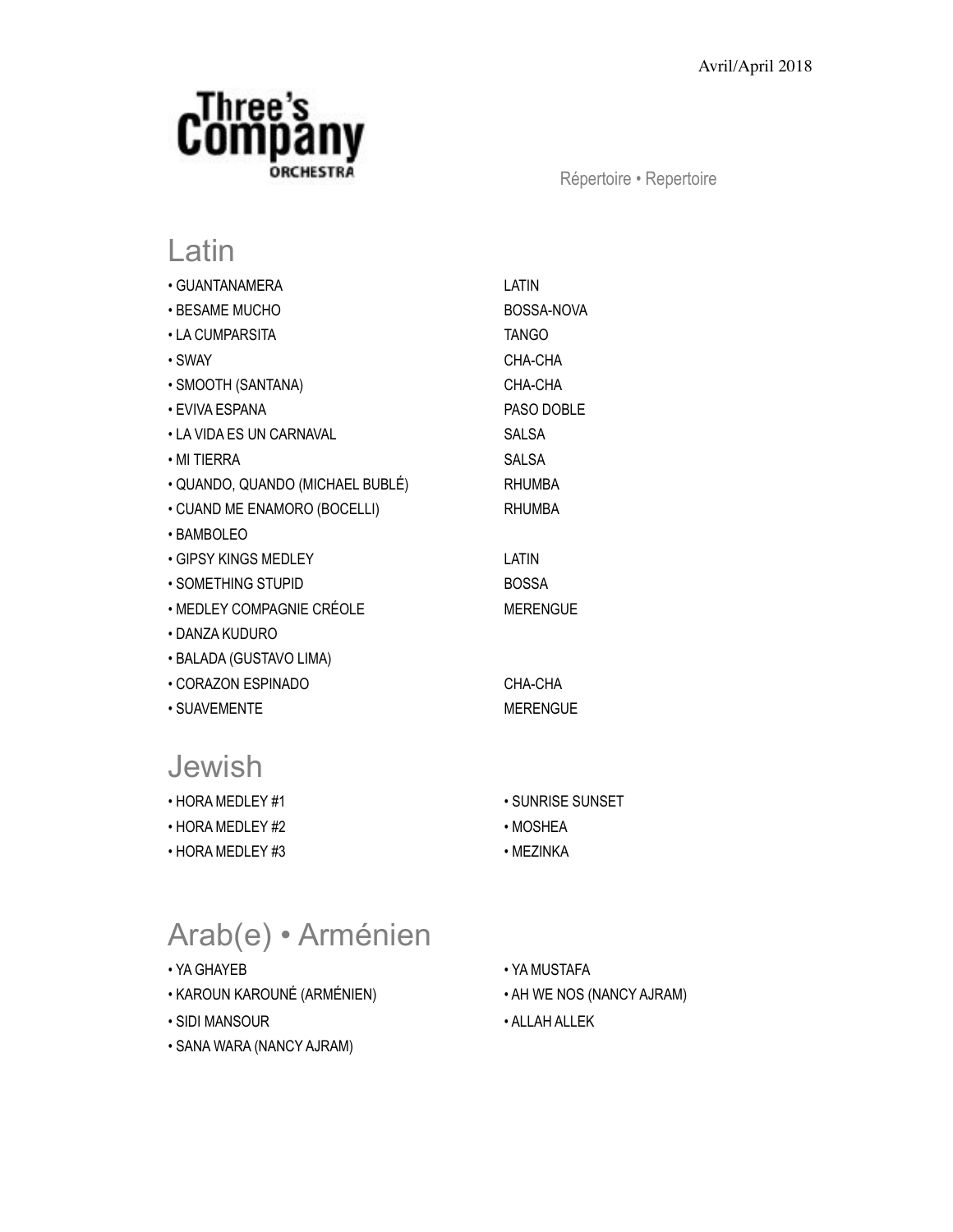

Répertoire • Repertoire

## Français • French

- MON MANÈGE À MOI C'EST LA VIE
- FAIS COMME L'OISEAU C'EST SI BON
- LA VIE EN ROSE LA BOHÈME
- JE NE VEUX PAS TRAVAILLER FORMI-FORMIDABLE
- MEDLEY JOE DASSIN POUR UN FLIRT
- 
- HIER ENCORE
- 
- 
- 
- 
- 
- L'HYMNE À L'AMOUR LE MENDIANT DE L'AMOUR

### Divers • Miscellaneous

- 
- TARANTELA L'ITALIANO
- MAMBO ITALIANO THAT'S AMORE
- 
- 
- CECILIA (REGGAE) THE IRISH ROVER
- ISN'T SHE LOVELY SUMMERTIME
- A WOMAN'S WORTH ROYALS (LORDE)
- UNCHAIM MY HEART MOONDANCE
- VALERY (AMY WINEHOUSE) FAITH (GEORGE MICHAEL)
- POLKA MEDLEY THE BLUE DANUBE (VALSE/WALTZ)
	-
	-
- IRISH MEDLEY ANNIVERSARY SONG
- BLACK VELVET BAND FRENCH (VALSE/WALTZ)
	-
	-
	-
	-
	-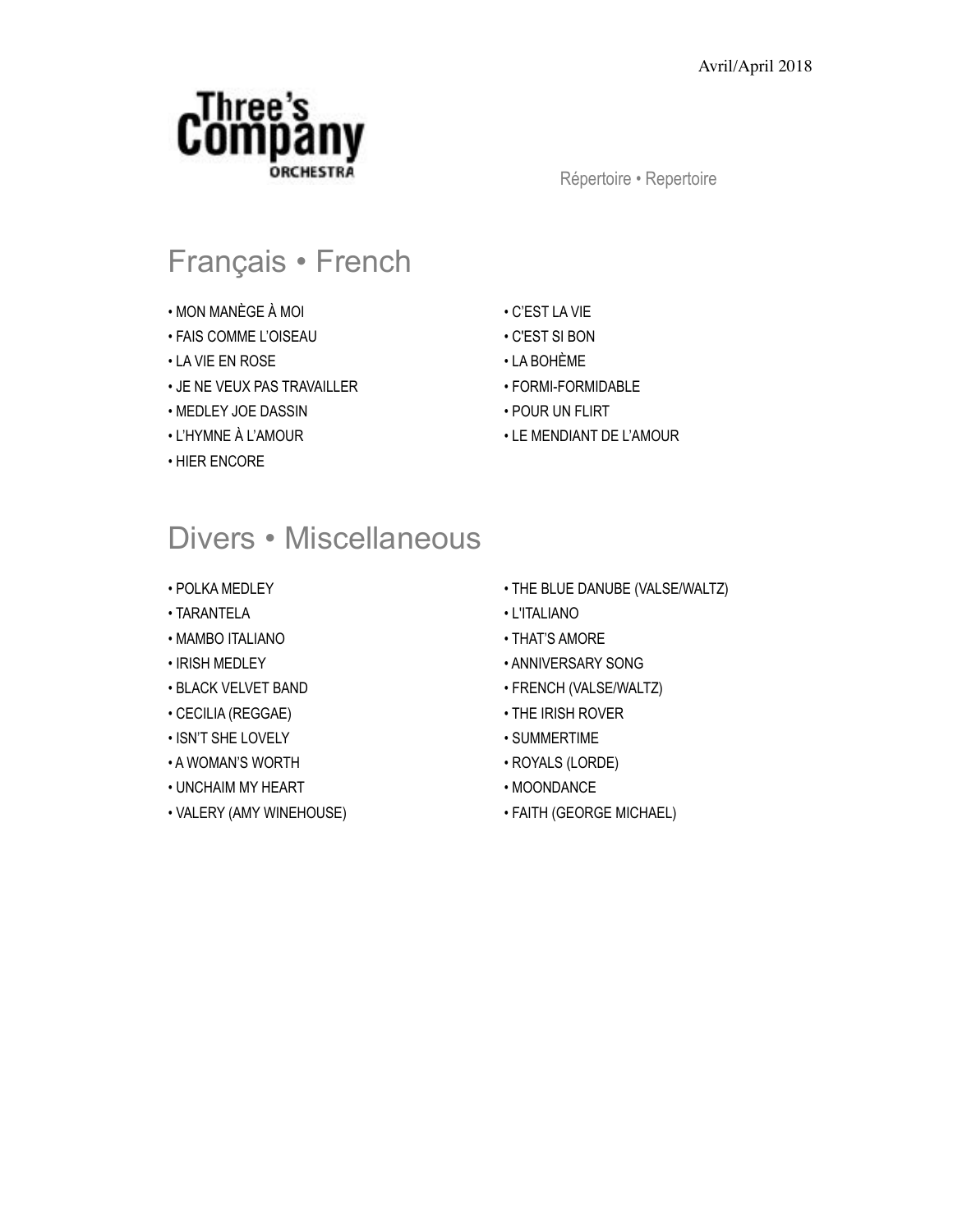

Répertoire • Repertoire

### Danses d'ouvertures • Opening Dances

Dans la section suivante, vous trouverez quelques suggestions de danses d'ouvertures. Contrairement aux chansons qui figurent dans les sections *Ballades et Ballades-Jazz*, celles-ci ne font pas partie de notre répertoire régulier. Toutefois, elles sont disponibles en tant que "danses d'ouvertures" mais sur demande seulement et ce, avec un préavis d'au moins 6 semaines.

In the following section you will find several opening dance suggestions. Although the songs in this list are not part of our regular repertoire, any one of them may be chosen for your opening dance providing we have been notified at least 6 weeks prior to the date of your event.

IRIS Goo Goo Dolls All of Me John Legend Thinking Out Loud Ed Sheeran XO John Mayer Dance Me To the End Of Love Leonard Cohen The Moon Song Karen O Ezra It Feels Like Home To Me The Way I am Ingrid Michaelson Two Is Better Than One Boys Like Girls Crazy Love Brian Mcknight Heaven Bryan Adams Have I Told You Lately Van Morisson Because You Loved Me Celine Dion I'm Kissing You (Romeo & Juliet) Will You Still Love Me Amy Winehouse There You'll Be Faith Hill Amazed Lonestar Lost Together **Blue Rodeo** Wind Beneath My Wings Bette Midler You Are So Beautiful Joe Cocker If I Ain't Got You Alicia Keys Just The Way You Are Billy Joel When A Man Loves A Woman Bryan Adams Make You Feel My Love Eric Clapton Make You Feel My Love **Adele** Adele I Couldn't Ask For More Edwin MCain A Woman's Worth Alicia Keys You Don't Know Me Nichael Bublé Halo Beyoncé Stardust Rod Stewart I Wanna Grow Old With You **Adam Sandler** I'm In The Mood For Love Louis Armstrong My Romance Rod Stewart Home Michael Bublé Candy Paolo Nutini

1000 years Christina Perri